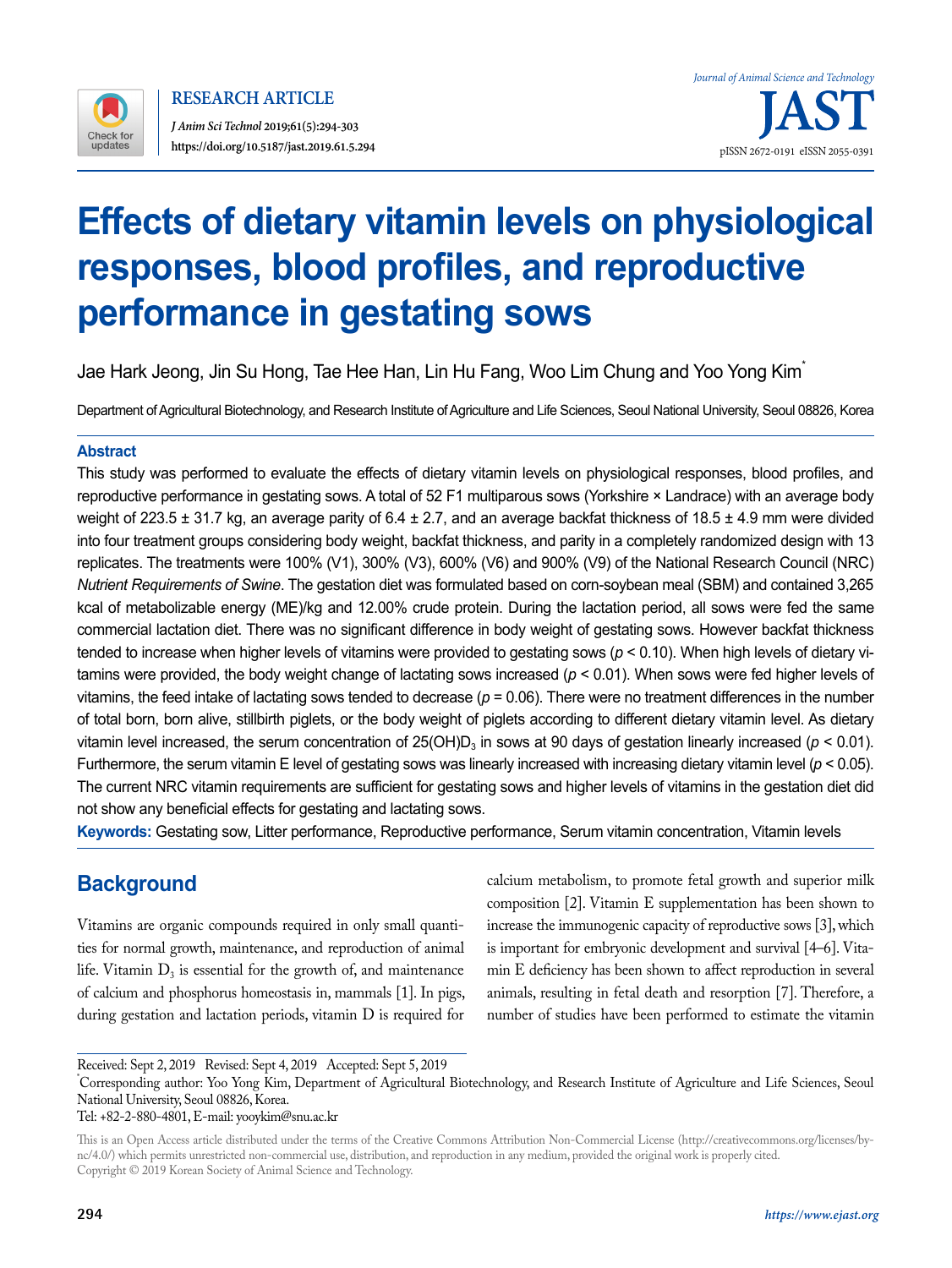requirements of pigs. Lindermann et al. [8] reported increasing trends of weight gain and feed intake in weanling pigs fed vitamins at levels five times higher than those suggested by the National Research Council (NRC) [9], but feed efficiency tended to be reduced with higher vitamin levels. Boyd et al. [10] reported that vitamin supplementation improved the litter size of sows. However, there have been few studies of the vitamin D requirements of sows during gestation or lactation [9].

Pig diets can be supplemented with a vitamin premix product in Korea to meet the requirements of the animals [11,12]. Flohr et al. [13] studied vitamins and minerals in the diet currently used in US swine farms, in a total of about 2,268,900 sows. They reported that pig producers added fat-soluble vitamins to the gestation diet at levels that were 2.6-, 2.2-, 1.6-, and 7.3-fold higher than the NRC requirements for vitamins A, D, E and K, respectively. Most feed companies in Korea supplement pig diets with vitamin premix at levels that are 3–10-fold higher than the NRC requirements [11]. The excessive vitamin supplementation of the diet of sows is responsible for the rising feed costs in Korea.

This study was performed to evaluate the effects of dietary vitamin levels on physiological responses, blood profiles, and reproductive performance in gestating sows.

# **Materials and Methods**

#### **Animals**

All experimental procedures involving animals were performed in accordance with the Animal Experimental Guidelines of the Seoul National University Institutional Animal Care and Use Committee (SNUIACUC; SNU-160819-11). A total of 52 F1 multiparous sows (Yorkshire × Landrace) with an average body weight of 223.5  $\pm$  31.7 kg, an average parity of 6.4  $\pm$  2.7 and an av-

**Table 1. Formulas and concentrations of vitamin premix in gestation diets**

erage backfat thickness of 18.5 ± 4.9 mm were moved to individual gestation stalls for artificial insemination (AI). The sows were divided into one of four treatment groups according to body weight, backfat thickness, and parity in a completely randomized design with 13 replicates. They had twice-daily contact with a boar. AI was performed twice a day at 12-hour intervals with fresh diluted semen (Darby A.I. Center, Anseong, Korea) when signs of first estrus were detected. Pregnancy was checked at day 35 of gestation using an ultrasound scanner (Dongjin BLS, Gwangju, Korea).

#### **Experimental design and diet**

All experimental diets for gestating sows were based on corn-soybean meal (SBM) supplemented with vitamin premix at various levels; the treatments were 100% (V1), 300% (V3), 600% (V6), and 900% (V9) of the NRC (2012) requirements.

Experimental vitamin premix was formulated to meet the NRC requirements (2012) when supplemented in the feed at 0.033%. The vitamin premix formulas in the gestation diet are shown in Table 1. All experimental diets were supplemented with 0.1% choline chloride, and were formulated to contain 13.67 MJ of metabolizable energy /kg, 12.00% crude protein, 0.23% methionine, 0.74% lysine, 0.75% calcium, and 0.60% total phosphorus. All other nutrients were formulated to meet or exceed the NRC requirements (2012). Table 2 shows the formulas and chemical compositions of the experimental diets. All sows were fed the same commercial lactation diet during the lactation period.

#### **Animal management**

All experimental sows were fed the appropriate experimental diet once a day at around 08:00, and provided with 2.4 kg/day during gestation period. All sows were accommodated in individual gestation stalls  $(2.20 \times 0.65 \text{ m})$  and the temperature was maintained at

|                                           | Vitamin requirements of the NRC (2012) | Concentration of vitamin in vitamin premix |
|-------------------------------------------|----------------------------------------|--------------------------------------------|
| Vitamin A (IU/kg)                         | 4,000                                  | 12,000                                     |
| Vitamin $D_3$ (IU/kg)                     | 800                                    | 2,400                                      |
| Vitamin E (50%) (IU/kg)                   | 44                                     | 132                                        |
| Vitamin K (menadione) (mg/kg)             | 0.50                                   | 1.50                                       |
| Biotin $(2%)$ (mg/kg)                     | 0.20                                   | 0.60                                       |
| Folacin (vitamin $B_q$ ) (mg/kg)          | 1.30                                   | 3.90                                       |
| Niacin (mg/kg)                            | 10                                     | 30                                         |
| Calcium d-pantothenate (mg/kg)            | 12                                     | 36                                         |
| Riboflavin (vitamin $B_2$ ) (80%) (mg/kg) | 3.75                                   | 11.25                                      |
| Thiamin (vitamin $B_1$ ) (98%) (mg/kg)    | 1.00                                   | 3.00                                       |
| Vitamin $B_6$ (100%) (mg/kg)              | 1.00                                   | 3.00                                       |
| Vitamin $B_{12}$ (1%) (µg/kg)             | 15                                     | 45                                         |

NRC, National Research Council.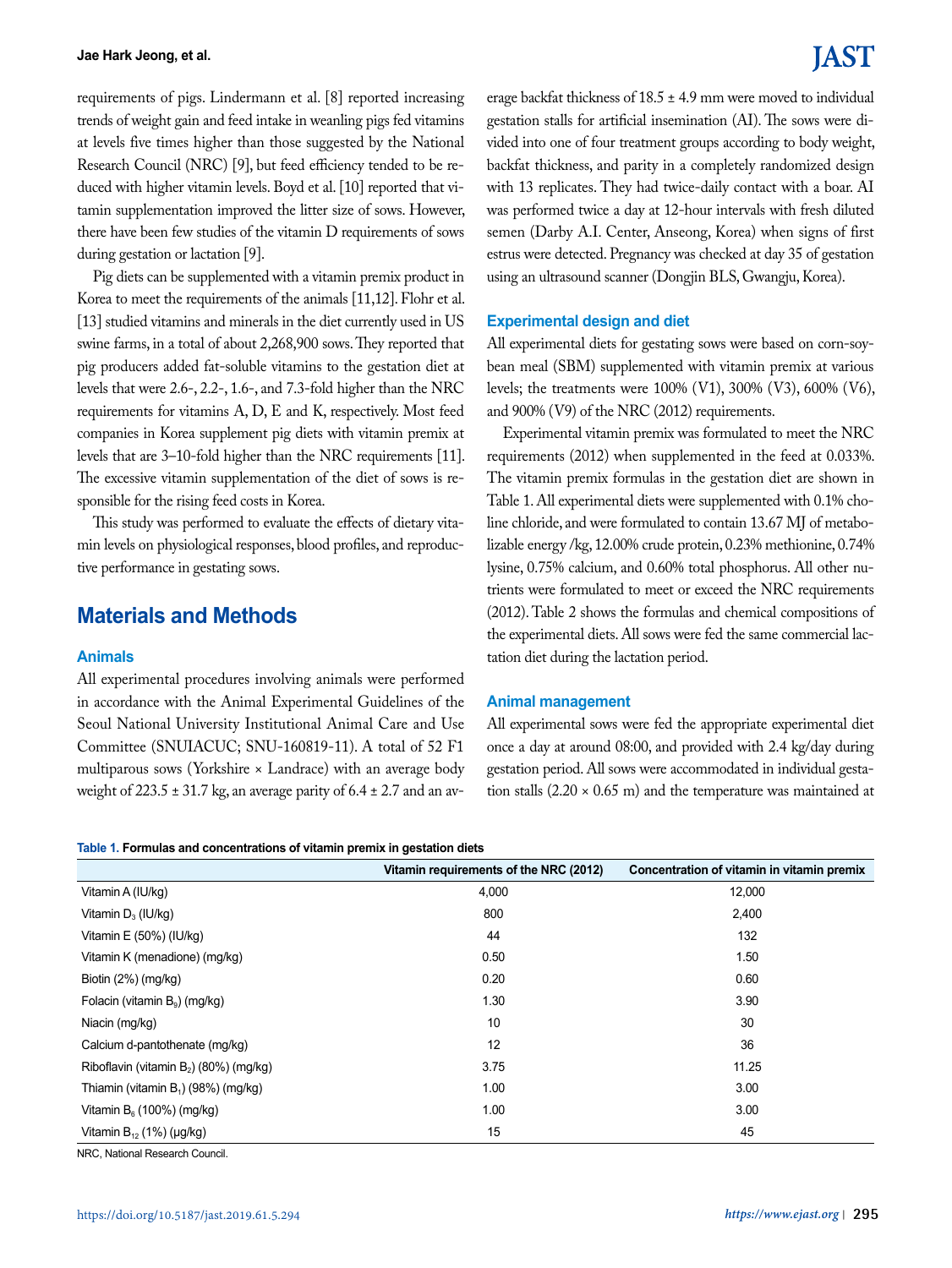|                                    | Gestation diet <sup>1)</sup> |                |                |                |  |  |  |  |
|------------------------------------|------------------------------|----------------|----------------|----------------|--|--|--|--|
| Item                               | V <sub>1</sub>               | V <sub>3</sub> | V <sub>6</sub> | V <sub>9</sub> |  |  |  |  |
| Ingredients (%)                    |                              |                |                |                |  |  |  |  |
| Corn                               | 76.897                       | 76.77          | 76.58          | 76.38          |  |  |  |  |
| Soybean meal-46                    | 11.97                        | 11.99          | 12.02          | 12.05          |  |  |  |  |
| Wheat bran                         | 6.00                         | 6.00           | 6.00           | 6.00           |  |  |  |  |
| <b>Tallow</b>                      | 1.75                         | 1.79           | 1.85           | 1.92           |  |  |  |  |
| L-lysine HCI (78%)                 | 0.26                         | 0.26           | 0.26           | 0.26           |  |  |  |  |
| DL-methionine (99%)                | 0.04                         | 0.04           | 0.04           | 0.04           |  |  |  |  |
| <b>DCP</b>                         | 1.35                         | 1.35           | 1.35           | 1.35           |  |  |  |  |
| Limestone                          | 1.20                         | 1.20           | 1.20           | 1.20           |  |  |  |  |
| Vit. premix $^{2)}$                | 0.033                        | 0.10           | 0.20           | 0.30           |  |  |  |  |
| Min. premix <sup>3)</sup>          | 0.10                         | 0.10           | 0.10           | 0.10           |  |  |  |  |
| Choline chloride-50                | 0.10                         | 0.10           | 0.10           | 0.10           |  |  |  |  |
| Salt                               | 0.30                         | 0.30           | 0.30           | 0.30           |  |  |  |  |
| Total                              | 100.00                       | 100.00         | 100.00         | 100.00         |  |  |  |  |
| Chemical composition <sup>4)</sup> |                              |                |                |                |  |  |  |  |
| ME (MJ/kg)                         | 13.67                        | 13.67          | 13.67          | 13.67          |  |  |  |  |
| Crude protein (%)                  | 12.00                        | 12.00          | 12.00          | 12.00          |  |  |  |  |
| Total lysine (%)                   | 0.74                         | 0.74           | 0.74           | 0.74           |  |  |  |  |
| Total methionine (%)               | 0.23                         | 0.23           | 0.23           | 0.23           |  |  |  |  |
| Calcium (%)                        | 0.75                         | 0.75           | 0.75           | 0.75           |  |  |  |  |
| Total phosphorus (%)               | 0.60                         | 0.60           | 0.60           | 0.60           |  |  |  |  |

<sup>1)</sup>Treatment: V1, corn-soybean meal (SBM)-based diet with 1× National Research Council (NRC, 2012) vitamin requirement; V3, corn-SBM-based diet with 3× NRC (2012) vitamin requirement; V6, corn-SBM-based diet with 6× NRC (2012) vitamin requirement; V9, corn-SBM-based diet with 9× NRC (2012) vitamin requirement.

<sup>2)</sup>Provided per kg of diet: vitamin A, 12,000 IU; vitamin D<sub>3</sub>, 2,400 IU; vitamin E, 132 IU; vitamin K, 1.5 mg; biotin, 0.60 mg; folacin, 3.9 mg; niacin, 30 mg; calcium pantothenic acid, 36 mg; thiamin, 3 mg; vitamin  $B_6$ , 3 mg; vitamin  $B_{12}$ , 45 g.

<sup>3)</sup>Provided per kg of diet: Se, 0.3 mg; I, 0.3 mg; Mn, 49 mg; Cu, 288 mg; Fe, 281 mg; Zn, 84.7 mg; Co, 0.3 mg.

4)Calculated value.

DCP, digestible crude protein; ME, metabolizable energy.

an average of 20℃ by an automated ventilation system. Pregnant sows were washed and moved into farrowing crates (2.40 × 1.80 m) on day 110 of gestation and the gestation diet was decreased gradually by 0.2 kg per day over the 5 days before farrowing. Delivery inducer was not used during farrowing and assistance was provided in all cases of dystocia. After farrowing, the lactation diet was increased gradually from 1.0 kg/day until 5 days postpartum, and then provided *ad libitum* during the lactation period. Each farrowing crate was equipped with a feeder and a nipple waterer for sows, and a heat lamp for newborn piglets. The temperature of the lactation barn was kept at  $28^{\circ}\text{C} \pm 2^{\circ}\text{C}$  and the piglet area was maintained at  $32^{\circ}\text{C} \pm 2^{\circ}\text{C}$  under a heating lamp. The air condition in the lactation barn was regulated automatically by a ventilation system and air-conditioner. Piglets were cross-fostered within treatment groups until 24 hours postpartum, to balance the suckling intensity of sows with litter size, and thus to minimize any potential effect of initial litter size on litter growth. Cutting of the umbilical cord and tail and castration were performed 3 days after birth, and piglets were injected with 150 ppm Fe-dextran (Gleptosil®; Alstoe, York, UK). None of the piglets were fed creep feed during the whole lactation period. Weaning was performed at approximately 21 days after birth.

#### **Body weight, backfat thickness, lactation feed intake**

The live body weight and backfat thickness of sows were recorded at mating, at 70, 90, and 110 days of gestation, at 24 hours postpartum, and at 21 days of lactation, respectively. The body weight of sows was measured using an electronic scale (CAS Co. Ltd., Yangju-si, Gyeonggi-do, Korea) and backfat thickness was measured using an ultrasound device (Lean Meter®; Renco Corp., Minneapolis, MN, USA) at the P2 position (mean value from both sides of the last rib and 65 mm from the backbone). Daily feed wastage was recorded during the lactation period, and lactation feed intake was estimated for 21 days to determine the physiological effects on sows.

#### **Reproductive performance**

The reproductive traits were recorded within 24 hours postpartum, including total number of piglets, number of piglets born alive, stillbirths, and piglet losses. Individual piglet weights (born and stillbirth) were measured at birth and 21 days of lactation using an electronic scale (CAS Co. Ltd.). Ear notching was performed when measuring the body weight of the piglets. The average daily weight gain of the piglets was calculated to determine their growth and lactation performance after farrowing. The weaning to estrus interval (WEI) of sows, as an important parameter for evaluating reproductive performance, was measured after weaning.

#### **Blood profiles**

Blood samples (n = 4 for each treatment) were collected from the jugular vein of sows using 10-mL disposable syringes at mating, days 70, 90, and 110 of gestation, 24 hours postpartum, and 21 days of lactation. In addition, blood samples were collected from the anterior vena cava of piglets using 3-mL disposable syringes at 24 hours postpartum, and 5-mL disposable syringes at 21 days of lactation. All blood samples were collected into serum tubes (BD Vacutainer SST™ II Advance; Becton Dickinson, Plymouth, UK) and EDTA tubes (BD Vacutainer K2E; Becton Dickinson). Individual samples were centrifuged at  $2,515 \times g$ ,  $4^{\circ}$  for 15 minutes (5810R; Eppendorf, Hamburg, Germany) and the supernatants were separated into microtubes (Axygen, Union City, CA, USA) and stored at −20℃ until analysis.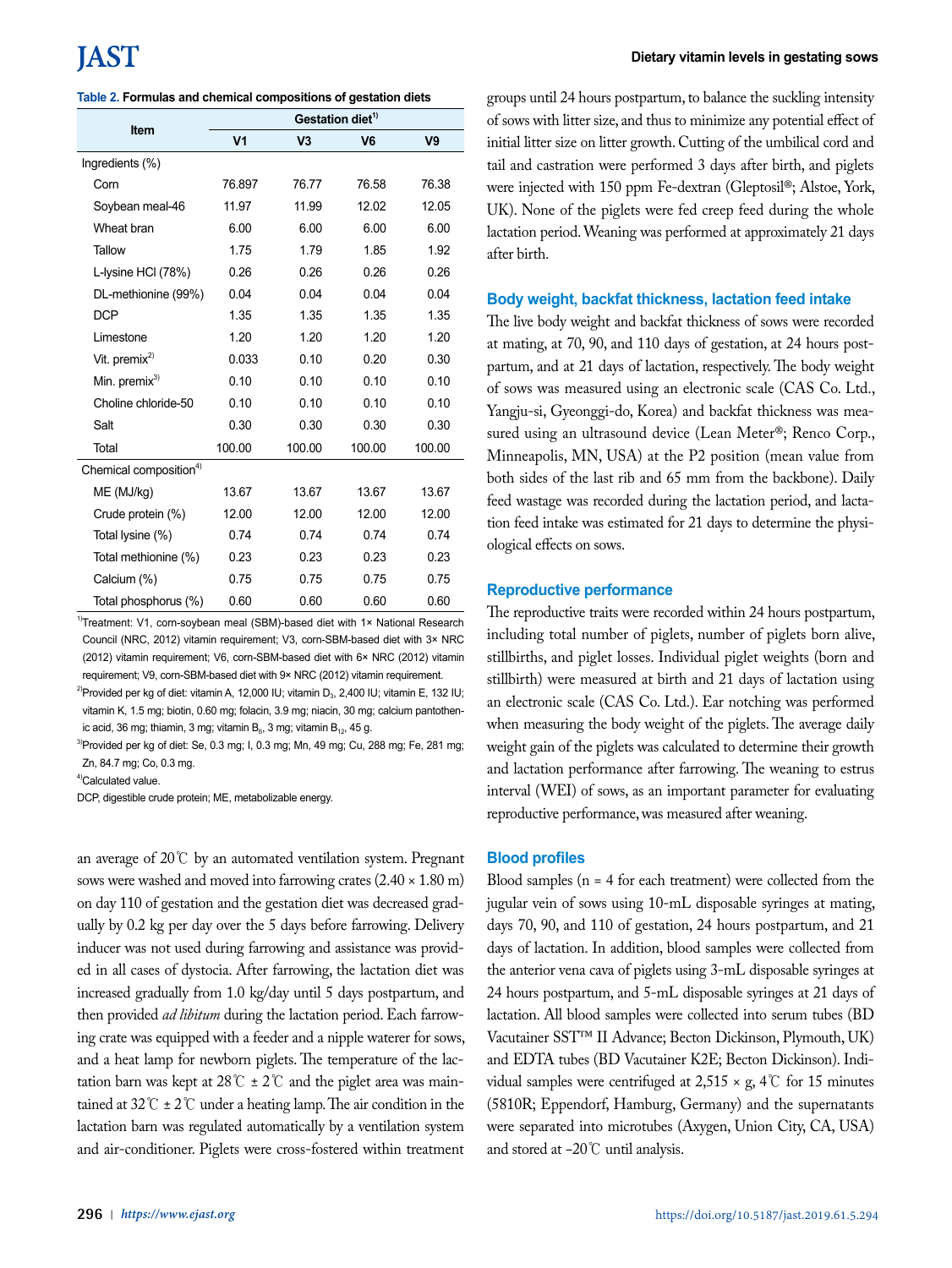Serum 25-(OH)-vitamin D was analyzed by chemiluminescence immunoassay (CIA) (Liaison; DiaSorin, Cypress, CA, USA), vitamin E by high-performance liquid chromatography (HPLC) (HPLC-UVD; Waters Corporation, Milford, MA, USA), calcium by colorimetry (Hitachi, Tokyo, Japan), and inorganic phosphorus by UV spectrophotometry (Roche Diagnostics, Penzberg, Germany).

#### **Statistical analysis**

All data were analyzed by analysis of variance (ANOVA) in a completely randomized design using the GLM procedure in SAS software (ver.; SAS Institute, Cary, NC, USA). Orthogonal polynomial contrast was used to determine linear and quadratic effects according to increases in the vitamin levels of the gestation diets of sows and piglets. Individual sows and their litters were used as the experimental unit for analyses of growth performance, reproductive performance and blood profile. Differences among means were taken to be significant at  $p < 0.05$  and highly significant at  $p < 0.01$ , with trends being between  $p \ge 0.05$  and  $p < 0.10$ . When significance was detected, Fisher's least significant difference (LSD) test was applied for post hoc analysis.

# **Results and Discussion**

#### **Body weight, backfat thickness of gestating sows**

The effects of different levels of vitamin supplementation on the body weight and backfat thickness of sows during the gestation period are shown in Table 3. There were no significant group differences in terms of the body weight of gestating sows at any

# IAST

time point examined. Sows fed higher levels of vitamins tended to show increased backfat thickness, both at 90 days of gestation and over the whole gestation period (linear,  $p = 0.067$ ,  $p = 0.081$ , respectively). Lauridsen et al. [14] reported no differences in body weight change during the first 28 days of gestation in gilts fed diets varying in vitamin  $D$  (vitamin  $D_3$  or 25-(OH)-vitamin  $D$ ) level (200, 800, 1,400, or 2,000 IU/kg of diet). Similarly, vitamin  $D_3$ supplementation (concentrations between 1,500 and 6,000 IU/kg) of the complete diet had no influence on sow body weight change or average daily feed intake (ADFI) during the lactation period [15]. Mahan [16] reported that dietary vitamin E level had no effect on the body weight of sows given diets supplemented with vitamin E (22, 44, or 66 IU/kg of diet) during the gestation and lactation periods. In the present study, no significant difference was observed in the body weight of gestating sows fed diets containing vitamins D and E at various concentrations (800, 2,400, 4,800, or 7,200 IU/kg of diet and 44, 132, 264, or 396 IU/kg of diet, respectively). Mahan [16] reported no significant differences in backfat thickness at 109 days post coitum or weaning between sows fed different levels of vitamin E. In addition, Lauridsen et al. [14] reported that vitamin D dose had no influence on backfat thickness in sows. Shelton et al. [17] observed no differences in sow body weight or backfat thickness during the entire period from gestation to lactation, when sows were fed diets supplemented with vitamin E at four levels (11, 22, 33, or 44 IU/kg of diet).

### **Body weight, backfat thickness, daily feed intake and WEI of lactating sows**

The effects of different vitamin levels in the diet during the ges-

**Table 3. Effects of vitamin supplementation levels in gestation diets on growth performance during gestation**

|                        |                | Treatment <sup>1)</sup> |                |                |            | p-value |       |
|------------------------|----------------|-------------------------|----------------|----------------|------------|---------|-------|
|                        | V <sub>1</sub> | V <sub>3</sub>          | V <sub>6</sub> | V <sub>9</sub> | <b>SEM</b> | Lin.    | Quad. |
| Body weight (kg)       |                |                         |                |                |            |         |       |
| At mating              | 223.76         | 223.23                  | 223.73         | 223.23         | 4.388      | 0.978   | 0.998 |
| 70 days                | 250.54         | 242.77                  | 241.95         | 243.87         | 3.899      | 0.576   | 0.549 |
| 90 days                | 259.04         | 252.05                  | 253.00         | 254.14         | 3.878      | 0.711   | 0.616 |
| 110 days               | 269.69         | 267.59                  | 267.21         | 268.68         | 4.157      | 0.932   | 0.838 |
| BW gain (0-110 days)   | 45.90          | 44.36                   | 43.48          | 45.45          | 1.455      | 0.101   | 0.965 |
| Backfat thickness (mm) |                |                         |                |                |            |         |       |
| At mating              | 18.65          | 18.35                   | 18.46          | 18.46          | 0.674      | 0.941   | 0.912 |
| 70 days                | 20.35          | 22.70                   | 21.04          | 23.14          | 0.899      | 0.432   | 0.943 |
| 90 days                | 21.15          | 23.32                   | 23.00          | 26.80          | 0.971      | 0.067   | 0.673 |
| 110 days               | 22.50          | 22.95                   | 24.32          | 26.60          | 0.960      | 0.129   | 0.639 |
| BF gain (0-110 days)   | 3.85           | 4.60                    | 5.86           | 8.14           | 0.533      | 0.081   | 0.165 |

1)Treatment: V1, com-soybean meal (SBM) based diet with 1× National Research Council (NRC, 2012) vitamin requirement; V3, com-SBM-based diet with 3× NRC (2012) vitamin requirement; V6, corn-SBM-based diet with 6× NRC (2012) vitamin requirement; V9, corn-SBM-based diet with 9× NRC (2012) vitamin requirement.

Lin., linear; Quad., quadratic; BW, body weight; BF, backfat thickness.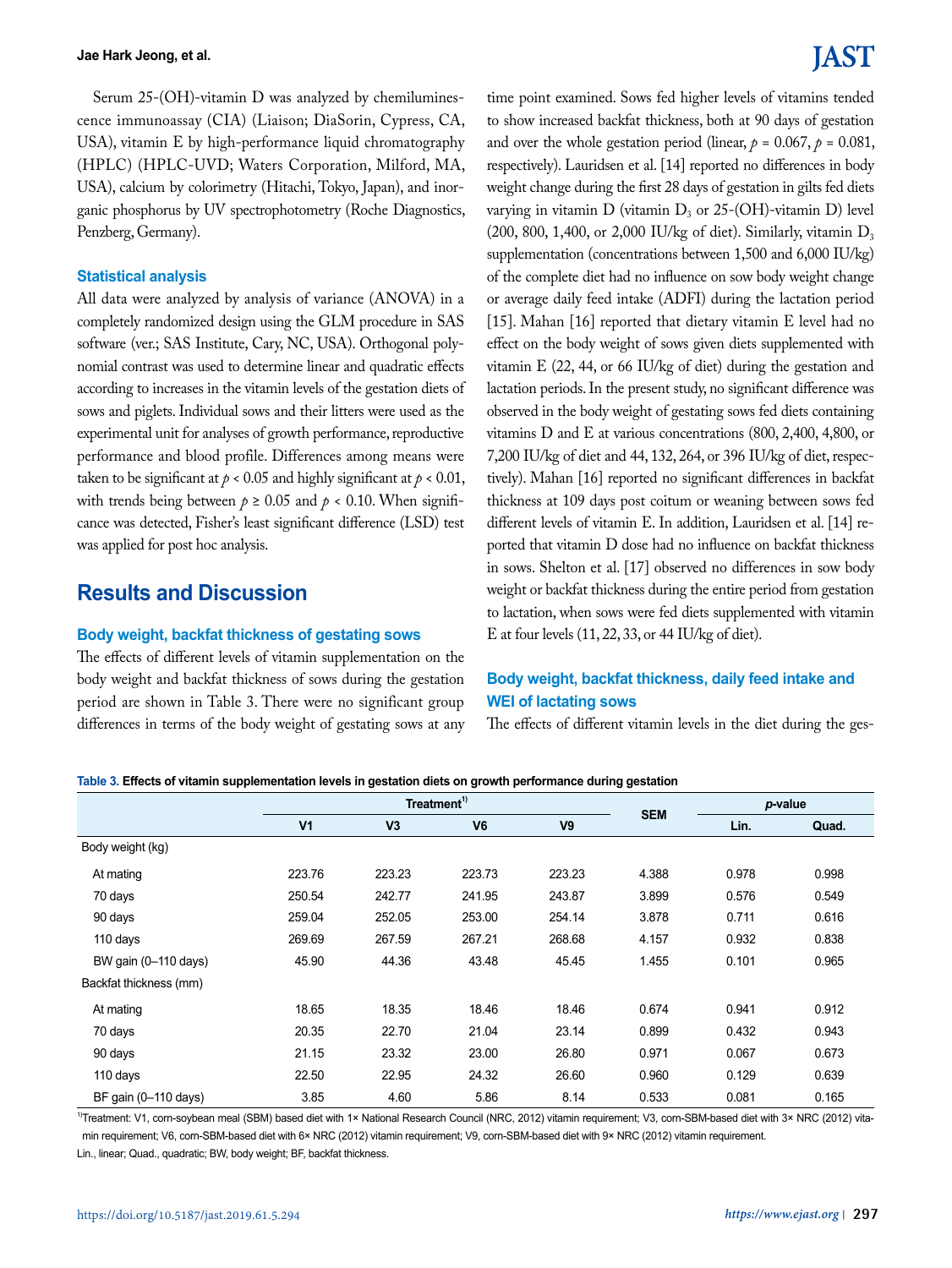# **JAST**

tation period on body weight, backfat thickness, daily feed intake, and WEI during the lactation period are presented in Table 4. There were no significant differences in body weight at 24 hours postpartum or 21 days of lactation among the treatment groups. On the other hand, the body weight change of lactating sows was increased when they were provided with diets with higher vitamin levels during the gestation period (linear,  $p = 0.027$ ). There was no significant difference in backfat thickness at 24 hours postpartum or 21 days of lactation among the treatment groups. The feed intake of lactating sows tended to decrease with increasing vitamin levels in the diet (linear,  $p = 0.06$ ). After weaning, the WEI showed a quadratic response as the vitamin supplementation level was increased (quadratic,  $p = 0.047$ ), although there was no significant difference among the treatment groups. Flohr et al. [15] reported no difference in ADFI during the lactation period among groups with vitamin  $D_3$  supplementation between 1,500 and 6,000 IU/ kg of the complete diet. In addition, Shelton et al. [17] reported no difference in total or daily feed intake during the lactation period when sows were fed diets supplemented with vitamin E at four levels, i.e., 11, 22, 33, and 44 IU/kg of diet, during the gestation and lactation periods. On the other hand, Lauridsen et al. [14] reported greater ADFI in lactating sows when they were fed the lowest dose of vitamin D (200 IU/kg of diet). However, they could not draw conclusions from the results because number of lactation days and the total feed intake were affected by the form and dose of vitamin D. In agreement with the above results, the present study indicated that the ADFI of lactation sows decreased with increasing levels of vitamin supplementation.

Lauridsen et al. [14] reported that the body weight of sows at weaning was different between groups receiving dietary vitamin D doses of 200, 800, 1,400, and 2,000 IU/kg of diet. Flohr et al. [15] reported that the vitamin  $D_3$  level in the diet did not affect the body weight of lactating sows at weaning. However, Mahan [16] reported that sow weight loss during the period of lactation increased with increasing dietary vitamin E level. However, they could not explain the weight loss in the sows. Several studies suggested that obese individuals tend to have low serum levels of  $25(OH)D<sub>3</sub>$  [18,19]. However, recent studies suggested that adipose tissue could be a direct target of vitamin D, and that the hormone could control the formation and function of adipose tissue [20,21]. Therefore, the low serum levels of  $25(OH)D<sub>3</sub>$  in obese individuals may be due to greater isolation by adipose tissue [22,23].

Vitamin D can act through numerous non-genomic mechanisms such as protein expression, inflammation, oxidative stress, and cellular metabolism [24]. In addition, Ding et al. (2012) reported a signaling role of vitamin D in adipocytes, and discussed the potential mechanisms for vitamin D to affect tissue development and function. These findings suggested that vitamin D may have played a role in increasing the backfat thickness of the sows in the present study. Greater backfat thickness at farrowing is associated with lower lactation feed intake [25,26]. The effects of body fat content on voluntary lactation feed intake were reported to involve several mechanisms, including turnover of body fat tissue [27], insulin and leptin levels in blood [28], and milk production [29,30]. These mechanisms explain the reductions of feed intake and body weight during the lactation period observed in the present study.

#### **Reproductive performance of sows and litter performance**

The effects of different levels of vitamins in the gestation diet on the reproductive performance of sows and litter performance are presented in Table 5. There were no significant differences in the numbers of total born, born alive, or stillborn piglets among sows

|                        |                | Treatment <sup>1)</sup> |                |                |            | p-value |       |
|------------------------|----------------|-------------------------|----------------|----------------|------------|---------|-------|
|                        | V <sub>1</sub> | V <sub>3</sub>          | V <sub>6</sub> | V <sub>9</sub> | <b>SEM</b> | Lin.    | Quad. |
| Body weight (kg)       |                |                         |                |                |            |         |       |
| 24 hours postpartum    | 246.99         | 247.81                  | 245.65         | 243.01         | 4.252      | 0.735   | 0.847 |
| 21 day of lactation    | 241.67         | 235.40                  | 237.32         | 223.46         | 4.221      | 0.194   | 0.660 |
| BW changes (0-21 d)    | $-5.32$        | $-12.41$                | $-10.91$       | $-19.55$       | 1.909      | 0.027   | 0.570 |
| Backfat thickness (mm) |                |                         |                |                |            |         |       |
| 24 hours postpartum    | 20.33          | 21.27                   | 23.35          | 20.33          | 1.161      | 0.830   | 0.375 |
| 21 day of lactation    | 19.11          | 21.91                   | 20.32          | 20.33          | 0.946      | 0.739   | 0.653 |
| 24 hours postpartum    | $-1.22$        | $-0.64$                 | $-3.03$        | $-0.00$        | 0.503      | 0.881   | 0.197 |
| ADFI (kg)              | 5.05           | 4.90                    | 4.87           | 4.21           | 0.143      | 0.060   | 0.375 |
| WEI (day)              | 4.81           | 5.89                    | 5.07           | 4.67           | 0.189      | 0.447   | 0.047 |

**Table 4. Effects of vitamin supplementation levels in gestation diets on growth performance of sows during lactation**

1)Treatment: V1, com-soybean meal (SBM) based diet with 1× National Research Council (NRC, 2012) vitamin requirement; V3, com-SBM-based diet with 3× NRC (2012) vitamin requirement; V6, corn-SBM-based diet with 6× NRC (2012) vitamin requirement; V9, corn-SBM-based diet with 9× NRC (2012) vitamin requirement.

Lin., linear; Quad., quadratic; BW, body weight; ADFI, average daily feed intake; WEI, weaning to estrus interval.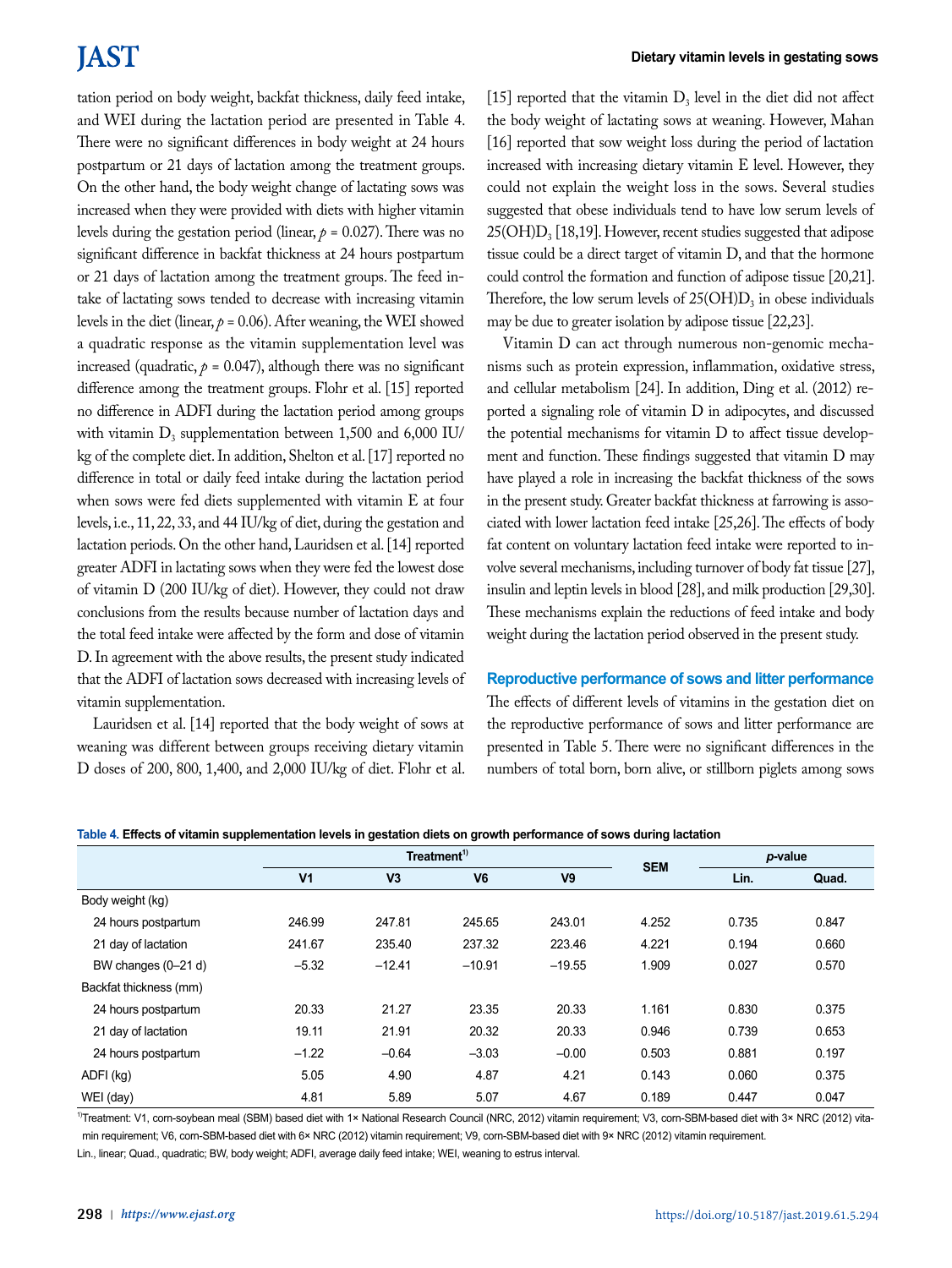|  | Table 5. Effects of vitamin supplementation levels in gestation diets on reproductive performance of gestating sows |  |  |  |  |
|--|---------------------------------------------------------------------------------------------------------------------|--|--|--|--|
|--|---------------------------------------------------------------------------------------------------------------------|--|--|--|--|

|                                  |                |                | Treatment <sup>1)</sup> |                |            | p-value |       |
|----------------------------------|----------------|----------------|-------------------------|----------------|------------|---------|-------|
|                                  | V <sub>1</sub> | V <sub>3</sub> | V <sub>6</sub>          | V <sub>9</sub> | <b>SEM</b> | Lin.    | Quad. |
| No. of piglets                   |                |                |                         |                |            |         |       |
| Total born                       | 14.56          | 14.27          | 13.64                   | 15.33          | 0.495      | 0.721   | 0.336 |
| Born alive                       | 12.00          | 13.45          | 12.09                   | 13.56          | 0.435      | 0.423   | 0.995 |
| Stillbirth                       | 1.56           | 0.73           | 1.00                    | 1.56           | 0.237      | 0.904   | 0.159 |
| After cross-foster <sup>2)</sup> | 12.11          | 11.84          | 11.66                   | 12.00          | 0.116      | 0.626   | 0.160 |
| 21 day of lactation              | 10.67          | 10.36          | 10.09                   | 10.78          | 0.263      | 0.981   | 0.368 |
| Litter weight (kg)               |                |                |                         |                |            |         |       |
| Total litter weight              | 20.20          | 19.44          | 18.60                   | 19.98          | 0.601      | 0.794   | 0.394 |
| Litter birth weight              | 17.92          | 18.65          | 17.06                   | 18.34          | 0.584      | 0.953   | 0.818 |
| After cross-foster $^{2)}$       | 17.94          | 16.34          | 16.56                   | 16.22          | 0.416      | 0.219   | 0.329 |
| 21 day of lactation              | 59.71          | 54.31          | 55.07                   | 56.05          | 1.897      | 0.543   | 0.497 |
| Litter weight gain               | 41.77          | 39.21          | 38.66                   | 39.83          | 1.776      | 0.714   | 0.617 |
| Piglet weight (kg)               |                |                |                         |                |            |         |       |
| Piglet birth weight              | 1.49           | 1.41           | 1.43                    | 1.36           | 0.027      | 0.205   | 0.855 |
| After cross-foster $^{2)}$       | 1.48           | 1.38           | 1.42                    | 1.35           | 0.030      | 0.236   | 0.827 |
| 21 day of lactation              | 5.72           | 5.30           | 5.42                    | 5.19           | 0.145      | 0.302   | 0.750 |
| Piglet weight gain               | 4.24           | 3.92           | 4.00                    | 3.84           | 0.144      | 0.427   | 0.783 |

1)Treatment: V1, corn-soybean meal (SBM) based diet with 1× National Research Council (NRC, 2012) vitamin requirement; V3, corn-SBM-based diet with 3× NRC (2012) vitamin requirement; V6, corn-SBM-based diet with 6× NRC (2012) vitamin requirement; V9, corn-SBM-based diet with 9× NRC (2012) vitamin requirement.

<sup>2)</sup>After cross-fostering day within 24 hours postpartum.

Lin., linear; Quad., quadratic.

fed diets containing different vitamin levels. In addition, the different dietary vitamin levels showed no effects on total litter weight, litter birth weight, or litter weight at 21 days of lactation. Lauridsen et al. [14] reported that the number of stillborn piglets decreased with vitamin  $D_3$  levels of 1,400 and 2,000 IU compared to 200 and 800 IU. They reported that the performance of the litter from birth to weaning was not influenced by the dietary vitamin D level, but the litter body weight after 2 weeks was increased by increasing the dose of vitamin D. Flohr et al. [15] reported that the levels of maternal vitamin  $D_3$  did not affect litter size, mummies, stillbirths, number of piglets born alive, number of weaning pigs, or suckling pig performance. Similarly, no differences were observed in litter size, average weight, or total litter weight according to the level of vitamin E supplementation [17]. Several studies have indicated that the supplementation of the diet with 30–60 IU/kg of vitamin E is sufficient to optimize reproductive performance of pigs [16,31].

#### **Blood profiles**

There were no significant differences in the serum levels of 25-(OH)-vitamin D or vitamin E in the blood of gestating sows according to the level of vitamin in the diet (Table 6). However, the serum  $25(OH)D_3$  concentration in sows at 90 days of gestation increased linearly with increasing dietary vitamin level (linear,  $p = 0.003$ ). Furthermore, the serum vitamin E level of sows during

gestation increased linearly with increasing dietary vitamin level (*p* < 0.05). There were no significant differences in serum phosphorus concentrations among sows fed diets with different levels of vitamin supplementation (Table 7). On the other hand, the calcium concentration at 70 days of gestation was significantly elevated in sows fed a diet containing three times the NRC (2012)-recommended vitamin level. In addition, the calcium concentration tended to increase with increasing vitamin supplementation level at 70 and 110 days of gestation (linear,  $p = 0.067$ ,  $p = 0.077$ , respectively). The effects of vitamin supplementation level of the gestation diet on the blood profiles of sows and piglets during the lactation period are shown in Tables 8 and 9, respectively. Vitamin supplementation levels had no effect on the blood profiles of sows. However, significant differences were observed in the concentrations of 25-(OH)-vitamin D in piglets at 24 hours postpartum and day 21 of lactation ( $p < 0.05$ ). The concentration of 25-(OH)-vitamin D increased linearly in piglets at 21 days of lactation when the vitamin level was increased in the diet of sows (linear,  $p = 0.011$ ). Significant differences were observed in vitamin E levels according to the vitamin supplementation level. The concentration of vitamin E in the blood of sows fed the NRC (2012) vitamin requirement, i.e., 44 IU of vitamin E/kg of diet, was significantly lower than in the other treatment groups ( $p < 0.01$ ). In addition, the serum concentration of vitamin E in sows increased with increasing dietary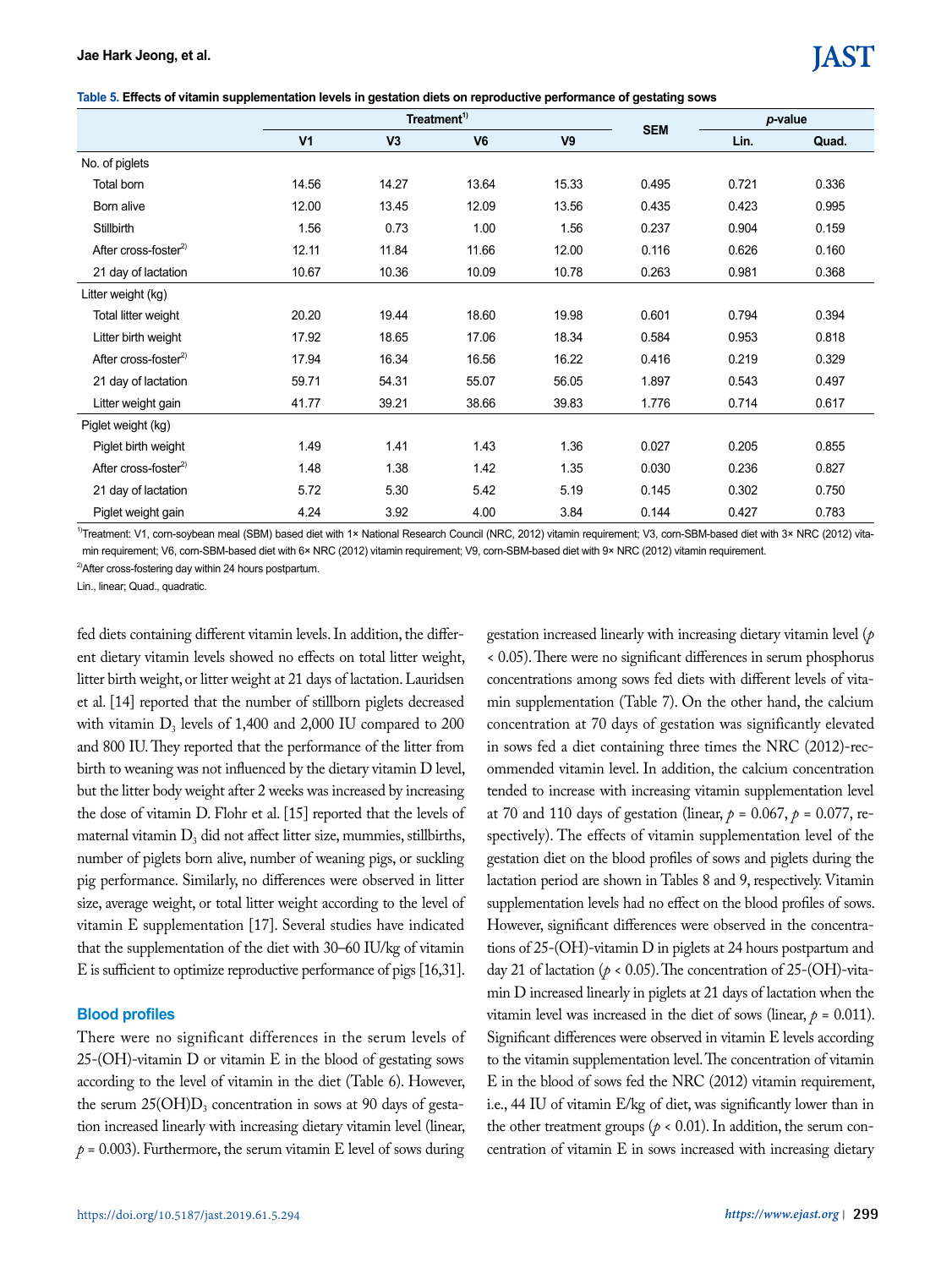#### **Table 6. Effects of vitamin supplementation levels in gestation diets on serum vitamin concentrations of sows during the gestation period**

|                                 |                | Treatment <sup>1)</sup> |                                  |                   |            |       | p-value |  |
|---------------------------------|----------------|-------------------------|----------------------------------|-------------------|------------|-------|---------|--|
|                                 | V <sub>1</sub> | V3                      | V <sub>6</sub>                   | V <sub>9</sub>    | <b>SEM</b> | Lin.  | Quad.   |  |
| 25-(OH) vitamin D (ng/mL)       |                |                         |                                  |                   |            |       |         |  |
| Initial                         |                |                         | -78.82-------------------------- |                   |            |       |         |  |
| 14 days                         | 102.0          | 85.6                    | 103.6                            | 102.4             | 4.81       | 0.669 | 0.454   |  |
| 28 days                         | 123.0          | 96.6                    | 124.3                            | 133.0             | 5.97       | 0.255 | 0.129   |  |
| 70 days                         | 125.3          | 137.0                   | 142.7                            | 150.0             | 5.02       | 0.109 | 0.832   |  |
| 90 days                         | 106.0          | 115.9                   | 149.7                            | 157.1             | 7.11       | 0.003 | 0.596   |  |
| 110 days                        | 134.3          | 133.5                   | 136.3                            | 166.2             | 3.75       | 0.136 | 0.476   |  |
| Vitamin E (Tocopherol) (umol/L) |                |                         |                                  |                   |            |       |         |  |
| Initial                         |                |                         | $7.62-$                          |                   |            |       |         |  |
| 14 days                         | 4.3            | 3.7                     | 4.4                              | 4.3               | 0.23       | 0.719 | 0.616   |  |
| 28 days                         | 8.4            | 8.5                     | 12.2                             | 13.0              | 0.81       | 0.012 | 0.783   |  |
| 70 days                         | 7.9            | 9.8                     | 11.7                             | 10.9              | 0.92       | 0.236 | 0.511   |  |
| 90 days                         | 12.2           | 13.9                    | 18.9                             | 20.2              | 1.35       | 0.015 | 0.945   |  |
| 110 days                        | $9.6^B$        | $12.7^A$                | $13.8^{A}$                       | 14.6 <sup>A</sup> | 0.97       | 0.013 | 0.297   |  |

1)Treatment: V1, corn-soybean meal (SBM)-based diet with 1× National Research Council (NRC, 2012) vitamin requirement; V3, corn-SBM-based diet with 3× NRC (2012) vitamin requirement; V6, corn-SBM-based diet with 6× NRC (2012) vitamin requirement; V9, corn-SBM-based diet with 9× NRC (2012) vitamin requirement.

<sup>A,B</sup>Means with different capital letter superscripts in the same row are significantly different ( $p < 0.01$ ).

Lin., linear; Quad., quadratic.

| Table 7. Effects of vitamin supplementation levels in gestation diets on serum calcium and phosphorus level during the gestation period |  |
|-----------------------------------------------------------------------------------------------------------------------------------------|--|
|-----------------------------------------------------------------------------------------------------------------------------------------|--|

|                              |                |                   | Treatment <sup>1)</sup> |                | <b>SEM</b> | p-value |       |
|------------------------------|----------------|-------------------|-------------------------|----------------|------------|---------|-------|
|                              | V <sub>1</sub> | V3                | V <sub>6</sub>          | V <sub>9</sub> |            | Lin.    | Quad. |
| Calcium (mg/dL)              |                |                   |                         |                |            |         |       |
| Initial                      |                |                   | $-9.72-$                |                |            |         |       |
| 14 days                      | 9.9            | 9.6               | 10.0                    | 10.0           | 0.09       | 0.349   | 0.348 |
| 28 days                      | 9.8            | 9.9               | 10.0                    | 10.0           | 0.08       | 0.451   | 0.671 |
| 70 days                      | $9.8^{ab}$     | 10.0 <sup>a</sup> | $9.8^{ab}$              | $9.5^{\circ}$  | 0.06       | 0.067   | 0.019 |
| 90 days                      | 9.3            | 9.4               | 9.1                     | 9.6            | 0.09       | 0.479   | 0.240 |
| 110 days                     | 9.4            | 9.6               | 9.4                     | 10.1           | 0.11       | 0.077   | 0.391 |
| Inorganic phosphorus (mg/dL) |                |                   |                         |                |            |         |       |
| Initial                      |                |                   | <u>  ና 30-</u>          |                |            |         |       |
| 14 days                      | 6.0            | 6.1               | 5.8                     | 6.2            | 0.14       | 0.914   | 0.629 |
| 28 days                      | 6.2            | 6.5               | 6.3                     | 6.9            | 0.14       | 0.112   | 0.612 |
| 70 days                      | 5.9            | 5.9               | 6.1                     | 5.7            | 0.10       | 0.756   | 0.330 |
| 90 days                      | 5.6            | 5.7               | 5.9                     | 5.6            | 0.17       | 0.985   | 0.589 |
| 110 days                     | 7.3            | 6.6               | 6.7                     | 7.7            | 0.18       | 0.269   | 0.020 |

1)Treatment: V1, corn-soybean meal (SBM) based diet with 1× National Research Council (NRC, 2012) vitamin requirement; V3, corn-SBM-based diet with 3× NRC (2012) vitamin requirement; V6, corn-SBM-based diet with 6× NRC (2012) vitamin requirement; V9, corn-SBM-based diet with 9× NRC (2012) vitamin requirement.

<sup>a,b</sup>Means with different small letter superscripts in the same row are significantly different ( $p < 0.05$ ).

Lin., linear; Quad., quadratic.

vitamin level. The serum  $25(OH)D_3$  level has been established as a functional indicator of vitamin D by the Food and Nutrition Board [32]. As expected based on a previous study in swine [33], plasma 25(OH)D3 reflected the dietary dose of vitamin D. Lauridsen et al. [14] reported that the  $25(OH)D_3$  level in plasma increased linearly with increasing dietary dose of vitamin D. However, dietary vitamin D treatment exerted no influence on the plasma concentrations of calcium or phosphorus in the gilts, whereas the calcium concentration in the plasma of piglets was influenced by the interaction between supplementation level and day of blood sampling. Zeni et al. [34] reported that the calcium demands during lactation are greater than those during pregnancy. Unfortunately, this experi-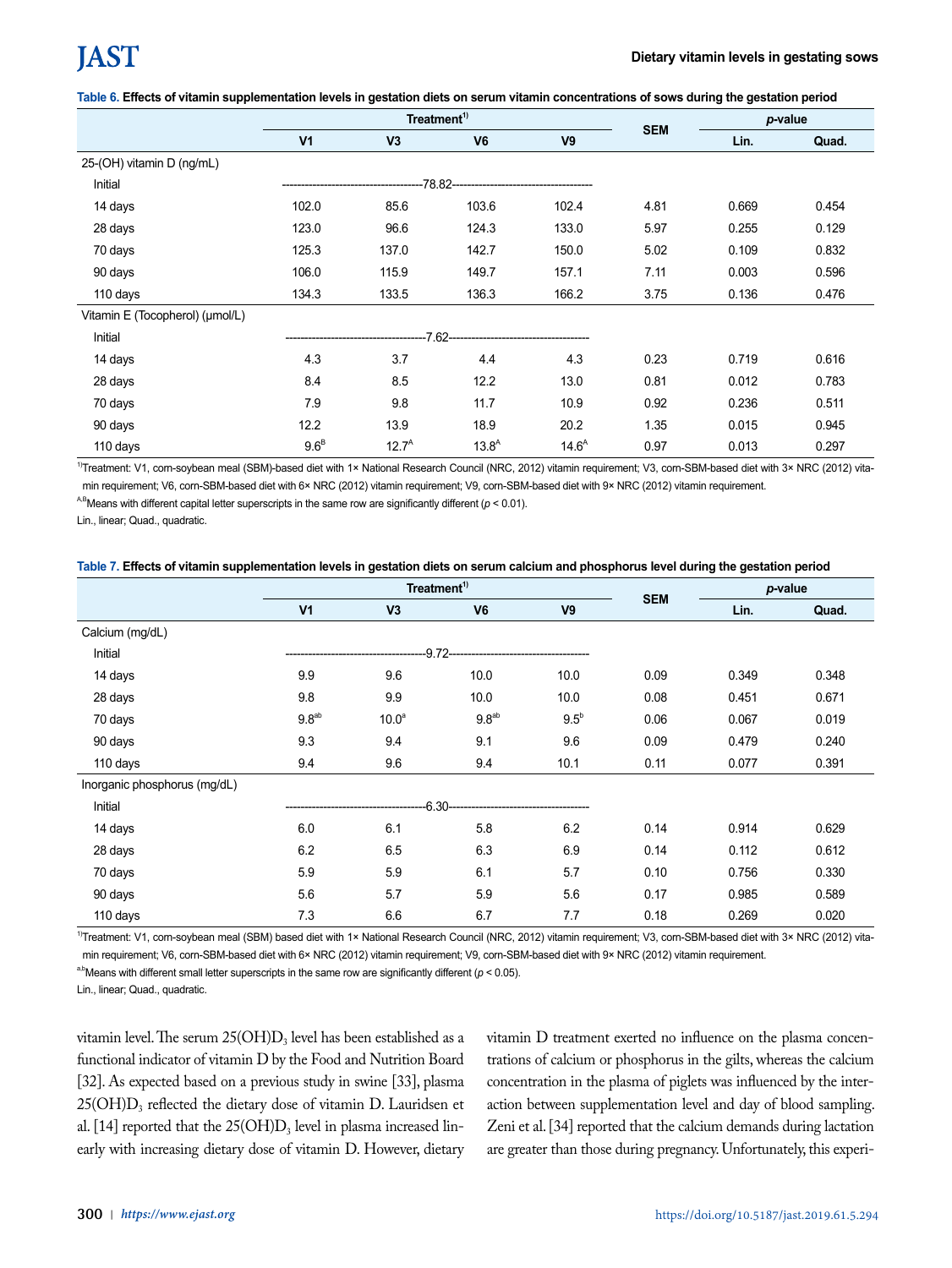# IAST

#### **Table 8. Effects of vitamin supplementation levels in gestation diets on blood profiles of sows in the lactation period**

|                                 |                |                | Treatment <sup>1)</sup> |                | <b>SEM</b> |       | p-value |  |
|---------------------------------|----------------|----------------|-------------------------|----------------|------------|-------|---------|--|
|                                 | V <sub>1</sub> | V <sub>3</sub> | V <sub>6</sub>          | V <sub>9</sub> |            | Lin.  | Quad.   |  |
| 25-(OH) vitamin D (ng/mL)       |                |                |                         |                |            |       |         |  |
| 24 hours postpartum             | 143.0          | 131.4          | 152.4                   | 164.4          | 7.61       | 0.377 | 0.239   |  |
| 21 days of lactation            | 138.75         | 120.4          | 137.8                   | 152.8          | 5.59       | 0.185 | 0.207   |  |
| Vitamin E (Tocopherol) (umol/L) |                |                |                         |                |            |       |         |  |
| 24 hours postpartum             | 3.5            | 5.4            | 6.5                     | 5.6            | 0.52       | 0.141 | 0.133   |  |
| 21 days of lactation            | 7.4            | 5.7            | 5.0                     | 6.2            | 0.43       | 0.313 | 0.088   |  |
| Calcium (mg/dL)                 |                |                |                         |                |            |       |         |  |
| 24 hours postpartum             | 9.4            | 10.0           | 10.0                    | 9.7            | 0.16       | 0.592 | 0.185   |  |
| 21 days of lactation            | 10.1           | 10.2           | 9.7                     | 10.1           | 0.11       | 0.654 | 0.372   |  |
| Phosphorus (mg/dL)              |                |                |                         |                |            |       |         |  |
| 24 hours postpartum             | 8.6            | 6.2            | 7.8                     | 7.4            | 0.36       | 0.689 | 0.237   |  |
| 21 days of lactation            | 6.2            | 6.3            | 6.0                     | 6.1            | 0.14       | 0.693 | 0.920   |  |

1)Treatment: V1, com-soybean meal (SBM) based diet with 1× National Research Council (NRC, 2012) vitamin requirement; V3, com-SBM-based diet with 3× NRC (2012) vitamin requirement; V6, corn-SBM-based diet with 6× NRC (2012) vitamin requirement; V9, corn-SBM-based diet with 9× NRC (2012) vitamin requirement.

Lin., linear; Quad., quadratic.

#### **Table 9. Effects of vitamin supplementation levels in gestation diets on blood profiles of piglets in the lactation period**

|                                 |                   |                   | Treatment <sup>1)</sup> |                   | <b>SEM</b> |       | p-value |  |
|---------------------------------|-------------------|-------------------|-------------------------|-------------------|------------|-------|---------|--|
|                                 | V <sub>1</sub>    | V <sub>3</sub>    | V <sub>6</sub>          | V <sub>9</sub>    |            | Lin.  | Quad.   |  |
| 25-(OH) vitamin D (ng/mL)       |                   |                   |                         |                   |            |       |         |  |
| 24 hours postpartum             | 40.3 <sup>b</sup> | 30.1 <sup>b</sup> | $31.8^{b}$              | $141.5^a$         | 11.35      | 0.063 | 0.062   |  |
| 21 days of lactation            | $18.1^{b}$        | $15.5^{\circ}$    | $16.4^b$                | 30.2 <sup>a</sup> | 2.02       | 0.011 | 0.022   |  |
| Vitamin E (Tocopherol) (µmol/L) |                   |                   |                         |                   |            |       |         |  |
| 24 hours postpartum             | $4.5^B$           | 12.4 <sup>A</sup> | $12.8^{A}$              | $12.4^{A}$        | 1.11       | 0.009 | 0.017   |  |
| 21 days of lactation            | 12.8              | 10.8              | 9.6                     | 11.4              | 0.72       | 0.499 | 0.188   |  |
| Calcium (mg/dL)                 |                   |                   |                         |                   |            |       |         |  |
| 24 hours postpartum             | 10.6              | 10.1              | 9.7                     | 10.0              | 0.16       | 0.238 | 0.190   |  |
| 21 days of lactation            | 11.0              | 11.4              | 10.9                    | 11.0              | 0.12       | 0.519 | 0.876   |  |
| Phosphorus (mg/dL)              |                   |                   |                         |                   |            |       |         |  |
| 24 hours postpartum             | 5.7               | 8.0               | 5.4                     | 6.5               | 0.40       | 0.838 | 0.674   |  |
| 21 days of lactation            | 9.6               | 9.6               | 9.5                     | 9.5               | 0.24       | 0.817 | 0.967   |  |

1)Treatment: V1, corn-soybean meal (SBM)-based diet with 1× National Research Council (NRC, 2012) vitamin requirement; V3, corn-SBM-based diet with 3× NRC (2012) vitamin requirement; V6, corn-SBM-based diet with 6× NRC (2012) vitamin requirement; V9, corn-SBM-based diet with 9× NRC (2012) vitamin requirement.

<sup>A,B</sup>Means with different capital letter superscripts in the same row are significantly different ( $p < 0.01$ ).

<sup>a,b</sup>Means with different small letter superscripts in the same row are significantly different ( $p < 0.05$ ).

Lin., linear; Quad., quadratic.

ment were unable to analyze the concentration of vitamin D in the milk of sows, but the concentration of  $25(OH)D_3$  in cow milk is known to increase with cholecalciferol treatment before parturition [35]. Shelton et al. [17] reported that the plasma  $\alpha$ -tocopherol level in suckling pigs increased with increasing level of vitamin E in the diet of sows. Mahan et al. [16] reported increased  $\alpha$ -tocopherol concentrations in colostrum and milk with increasing levels of dietary vitamin E supplementation. As neonatal pigs are deficient in vitamin E, the concentration of  $\alpha$ -tocopherol increases in pigs nursed by the sow [31], and decreases in postweaning [36].

# **Conclusions**

There were no significant differences in growth performance or reproductive performance during the gestation or lactation period, although the serum vitamin concentrations of piglets increased with increasing levels of vitamin supplementation in the diet of gestating sows. In conclusion, the current NRC (2012) vitamin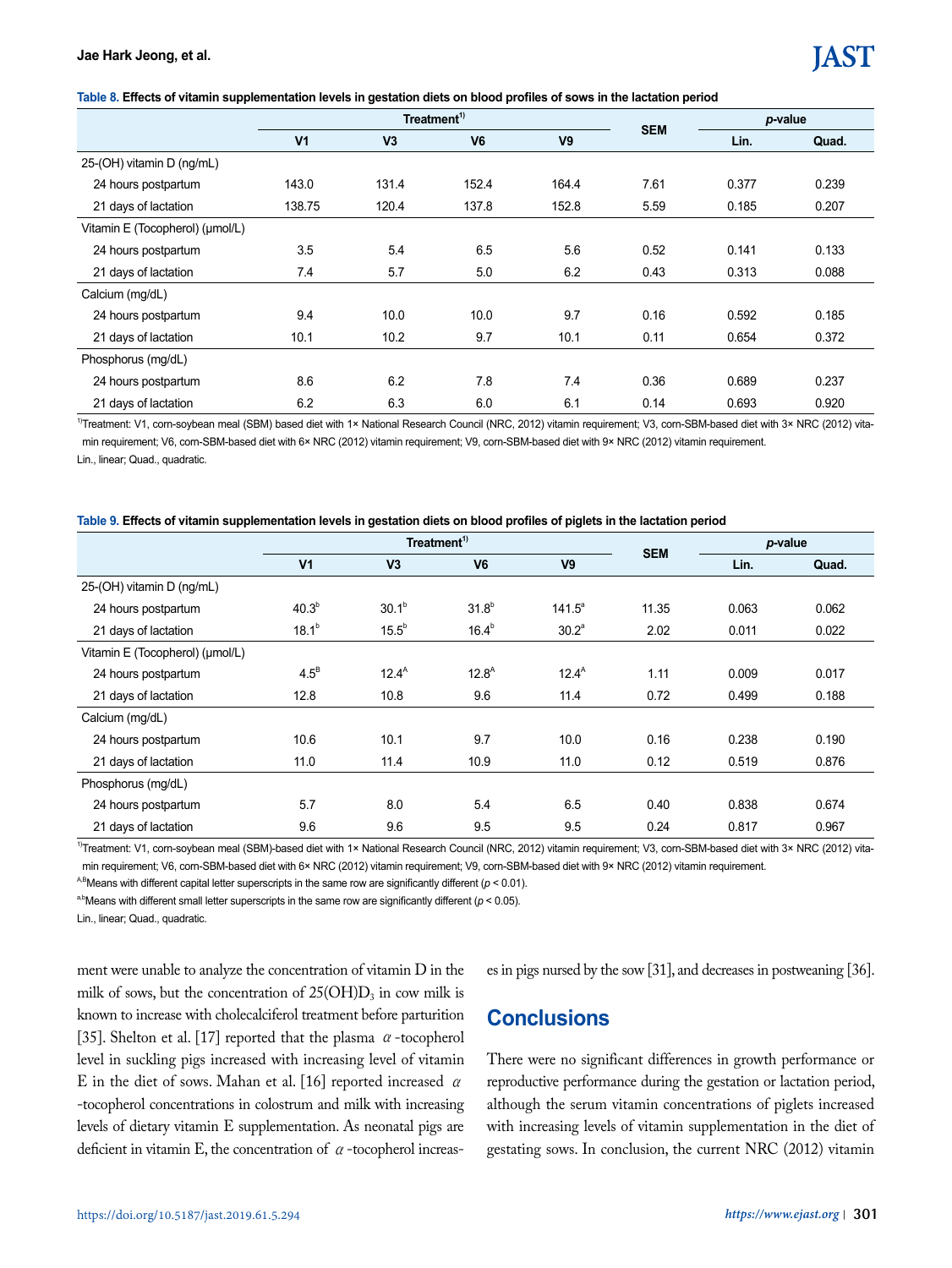#### **Dietary vitamin levels in gestating sows**

# **IAST**

requirement is sufficient for gestating sows, and additional vitamin supplementation of the diet did not show any beneficial effects for gestating and lactating sows.

### **Competing interests**

We certify that there are no conflicts of interest regarding the material presented in this manuscript.

# **Funding sources**

This work was carried out with the support of the Cooperative Research Program for Agriculture Science & Technology Development (Project No. PJ011617), Rural Development Administration, Korea.

## **Acknowledgements**

Not applicable.

## **Availability of data and material**

Upon reasonable request, the datasets of this study can be available from the corresponding author.

# **Authors' contributions**

Conceptualization: Kim YY. Data curation: Jeong JH. Formal analysis: Han TH, Chung WL. Methodology: Jeong JH, Fang LH. Software: Jeong JH, Han TH. Validation: Hong JS. Investigation: Kim YY. Writing - original draft: Jeong JH, Fang LH. Writing - review & editing: Kim YY.

### **Ethics approval and consent to participate**

All experimental procedures involving animals were conducted in accordance with the Animal Experimental Guidelines of the Seoul National University Institutional Animal Care and Use Committee (SNUIACUC; SNU-160819-11).

### **ORCID**

| Jae Hark Jeong | https://orcid.org/0000-0001-9611-3787 |
|----------------|---------------------------------------|
| Jin Su Hong    | https://orcid.org/0000-0002-3401-3024 |
| Tae Hee Han    | https://orcid.org/0000-0003-0801-4442 |
| Lin Hu Fang    | https://orcid.org/0000-0002-3617-7583 |
| Woo Lim Chung  | https://orcid.org/0000-0003-1724-9358 |
| Yoo Yong Kim   | https://orcid.org/0000-0001-8121-3291 |

# **References**

- 1. DeLuca HF. Vitamin D. In: DeLuca HF, editor, Handbook of lipid research. New York, NY: Plenum Press; 1978. p.69-132.
- 2. Halloran BP, Barthell E, DeLuca HF. Vitamin D metabolism during pregnancy and lactation in the rat. Proc Natl Acad Sci. 1979;76:5549-53.
- 3. Wuryastuti H, Stowe HD, Bull RW, Miller ER. Effects of vitamin E and selenium on immune responses of peripheral blood, colostrum, and milk leukocytes of sows. J Anim Sci. 1993;71:2464-72.
- 4. Tarin JJ, Perez-Albala S, Pertusa JF, Cano A. Oral administration of pharmacological doses of vitamins C and E reduces reproductive fitness and impairs the ovarian and uterine functions of female mice. Theriogenology. 2002;57:1539-50.
- 5. Stuart RL, Kane E. Vitamin E form, source may be important for swine. Feedstuffs. 2004;76:11-4.
- 6. Pinelli-Saavedra A, Scaife JR. Pre-and postnatal transfer of vitamins E and C to piglets in sows supplemented with vitamin E and vitamin C. Live St Prod Sci. 2005;97:231-40.
- 7. Nelson JS. Pathology of vitamin E deficiency. In: Machlin LJ, editor. Vitamin E - A comprehensive treatise. New York, NY: Marcel Dekker; 1980. p.397-428.
- 8. Lindemann MD, Cromwell GL, Monegue HJ. Effects of inadequate and high levels of vitamin fortification on performance of weanling pigs. J Anim Sci. 1995;73:16.
- 9. National Research Council. Nutrient requirements of swine. 10th ed. Washington, DC: National Academy Press; 1998.
- 10. Boyd RD, Williams N, Allee GL. Segregated parity structure in sow farms to capture nutrition, management and health opportunities. In: Proceedings of the Midwest Swine Nutrition Conference; 2008. Indianapolis, IN. p.45-50.
- 11. National Research Council. Nutrient requirements of swine. 11th ed. Washington, DC: National Academy Press; 2012.
- 12. Chae BJ. Effects of dietary vitamins and trace minerals on growth and carcass quality in pigs. Asian-Australas J Anim Sci. 2000;13:243-51.
- 13. Flohr JR, DeRouchey JM, Woodworth JC, Tokach MD, Goodband RD, Dritz SS. 2016. A survey of current feeding regimens for vitamins and trace minerals in the US swine industry. J Swine Health Prod. 2016;24:290-303.
- 14. Lauridsen C, Halekoh U, Larsen T, Jensen SK. Reproductive performance and bone status markers of gilts and lactating sows supplemented with two different forms of vitamin D. J Anim Sci. 2010;88:202-13.
- 15. Flohr JR, Tokach MD, Dritz SS, DeRouchey JM, Goodband RD, Nelssen JL, et al. An evaluation of the effects of added vitamin D3 in maternal diets on sow and pig performance. J